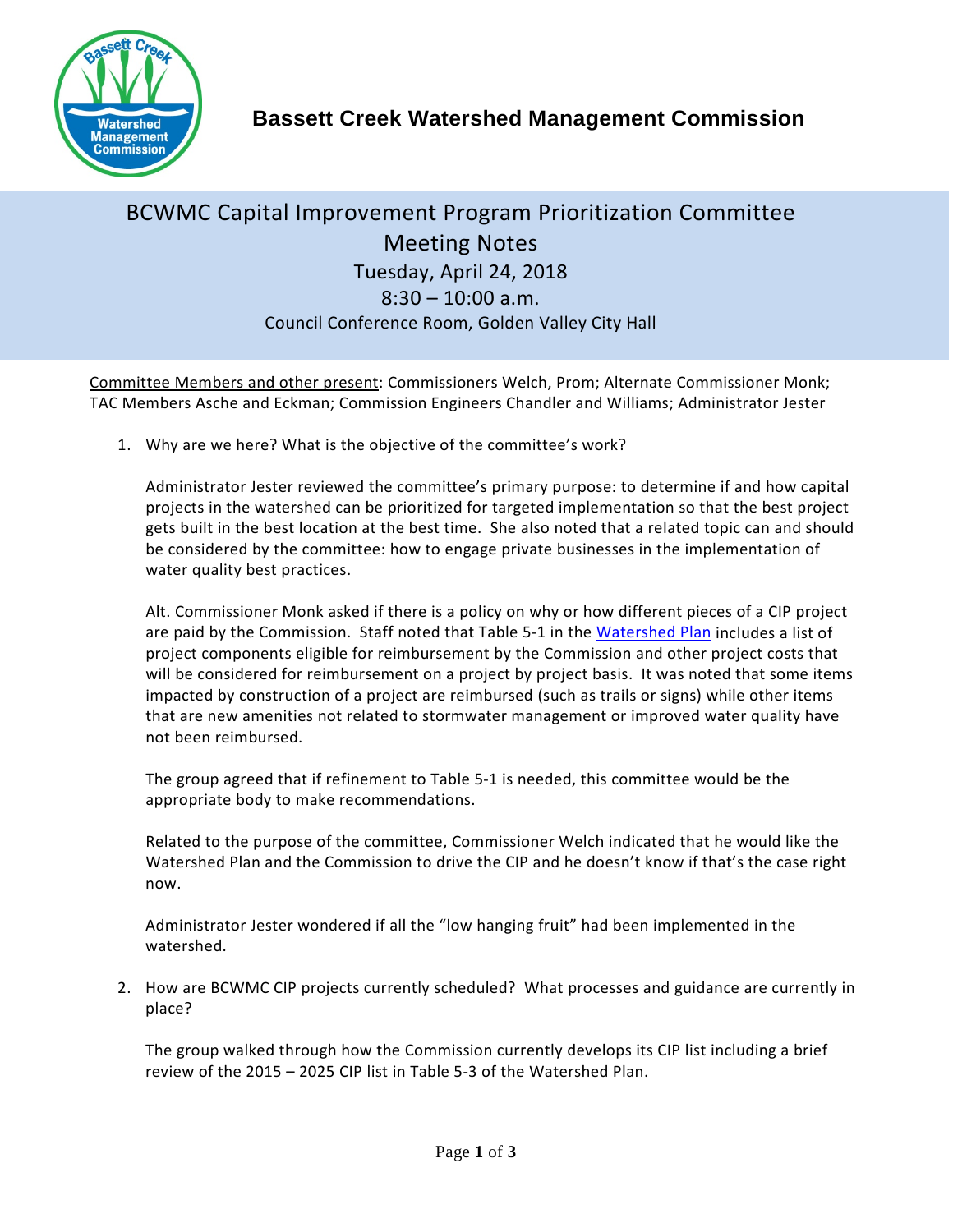The group also reviewed Policy #110 in Watershed Management Plan:

*110. The BCWMC will consider including projects in the CIP that meet one or more of the following "gatekeeper" criteria.*

- o *Project is part of the BCWMC trunk system (see Section 2.8.1, Figure 2-14 and Figure 2-15)*
- o *Project improves or protects water quality in a priority waterbody*
- o *Project addresses an approved TMDL or watershed restoration and protection strategy (WRAPS)*
- o *Project addresses flooding concern*

*The BCWMC will use the following criteria, in addition to those listed above, to aid in the prioritization of projects:*

- o *Project protects or restores previous Commission investments in infrastructure*
- o *Project addresses intercommunity drainage issues*
- o *Project addresses erosion and sedimentation issues*
- o *Project will address multiple Commission goals (e.g., water quality, runoff volume, aesthetics, wildlife habitat, recreation, etc.)*
- o *Subwatershed draining to project includes more than one community*
- o *Addresses significant infrastructure or property damage concerns*

*The BCWMC will place a higher priority on projects that incorporate multiple benefits and will seek opportunities to incorporate multiple benefits into BCWMC projects, as opportunities allow.*

There was also a brief review on existing TMDL Implementation Plans (including [Sweeney Lake,](https://www.pca.state.mn.us/sites/default/files/wq-iw8-06e.pdf) [Medicine Lake,](https://www.pca.state.mn.us/sites/default/files/wq-iw8-19c.pdf) [Metro-wide Chloride TMDL](https://www.pca.state.mn.us/sites/default/files/wq-iw11-06e.pdf) and [Upper Mississippi River Bacteria TMDL\)](https://www.pca.state.mn.us/sites/default/files/wq-iw8-08c.pdf); and acknowledgement that currently, the 5-year "rolling" CIP list starts with TAC recommendations based on opportunity, readiness, and fairness.

Mr. Asche noted that it would be helpful to rank the gatekeeper questions in order of importance or priority. He noted it's sometimes difficult to match the city's CIP with the Commission's CIP and that cities would benefit from knowing the highest priorities of the Commission so they could adjust their CIPs accordingly. It was noted that if the Commission had a geographical or pollutant focus or top priority, cities would know where to look for potential projects. Mr. Asche reported that right now it seems *everything* is equally important.

Commissioner Welch noted that the arbitrary funding "cap" of \$1.3M and the practice of implementing projects around the watershed to be "fair" to each city skew the current CIP process. He also noted the gatekeeper question "address flooding concern" is too broad and vague.

It was noted the Commission can and should set boundaries on what type of projects and where projects should be located (target a subwatershed and prioritize projects within the subwatershed) but should also allow for additional projects outside of targeted areas so that important opportunities aren't missed. Engineer Chandler thought a top priority could be a certain subwatershed (or two) and a secondary priority could be opportunities elsewhere.

It was also noted that working to complete ALL projects in one subwatershed would take many, many years and those projects would end up in only one or two cities during those years.